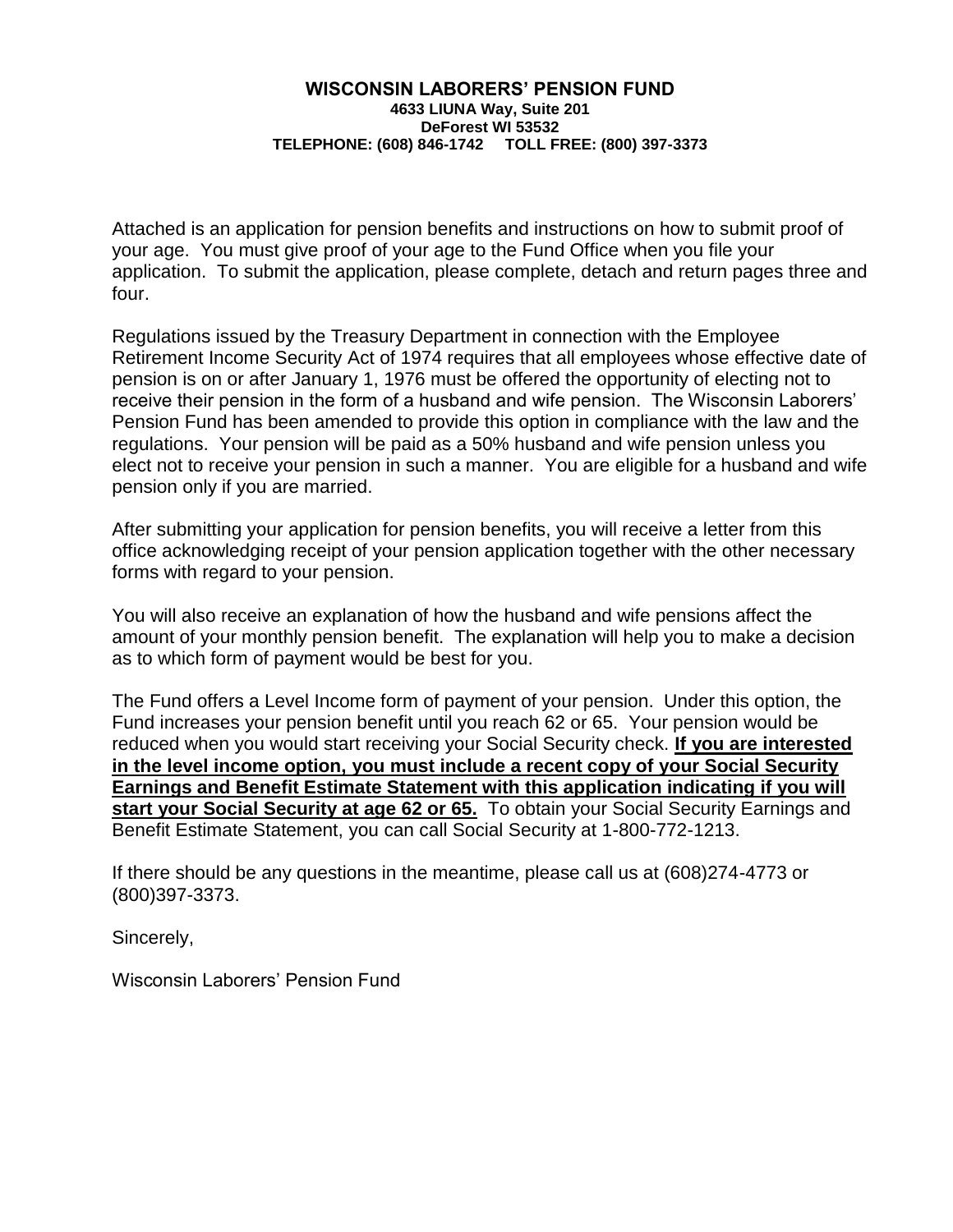# **Instructions to Applicant for a Pension Proof of Age**

In order to be eligible for retirement benefits, you must furnish proof of your age. The following list shows the type of documents that may serve as proof of your age. Some of the documents are better proof than others. This list is arranged starting with best type of proof and continues down to the less desirable types of documents.

**You are required to furnish the best type of proof that is available.** It is recognized that, in certain instances, a birth certificate may not be available, particularly for those who were born outside of the United States. In such case, you should secure the best type of proof. Additional proof may be requested if the document you submit is not convincing proof.

Photostat copies of the document may be submitted. NOTE: Naturalization Papers, United States Passports, and Immigration Papers **may not be photocopied.** If any of these is the only proof you have of your age, submit the original and it will be returned to you.

- 1. A birth certificate
- 2. A baptismal certificate or a statement as to the date of birth shown by a church record, certified by the custodian of such record
- 3. Notification of registration of birth in a public registry of vital statistics
- 4. Hospital birth record, certified by custodian of such record
- 5. A foreign church or government record
- 6. A signed statement by a physician or midwife who was in attendance at birth, as to the date of birth shown in their records
- 7. Naturalization record
- 8. Immigration papers
- 9. Military record
- 10. Passport
- 11. School record, certified by the custodian of such record
- 12. An insurance policy which has been in force at least ten years and which shows the age or date of birth
- 13. Other evidence such as signed statements from persons who have knowledge of the date of birth, voting records, poll tax receipts, etc.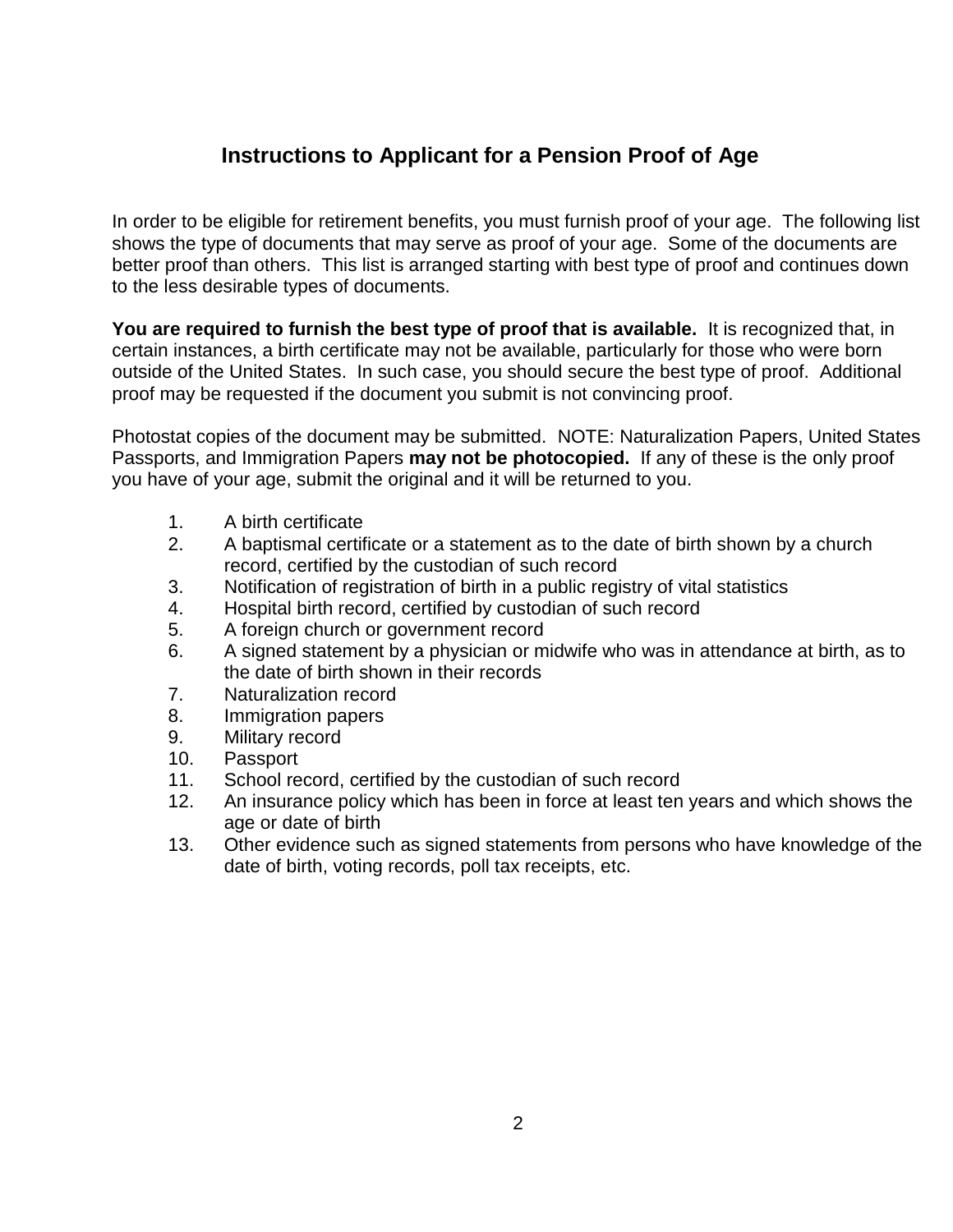## **WISCONSIN LABORERS' PENSION FUND**

### **4633 LIUNA Way, Suite 201**

**DeForest WI 53532 TELEPHONE: (608) 846-1742 TOLL FREE: (800) 397-3373**

| Please Complete Fully -print or type answers, then sign, date, and return to Pension Office.<br>Type of Pension: (check one)   Regular<br><b>Personal Information:</b>                                                                                                                                                                                                                             | $\sqrt{2}$                                                                                                                                                                                                                                                                                                                                          | Early               | <b>Disability</b>                      |                         |  |  |  |  |
|----------------------------------------------------------------------------------------------------------------------------------------------------------------------------------------------------------------------------------------------------------------------------------------------------------------------------------------------------------------------------------------------------|-----------------------------------------------------------------------------------------------------------------------------------------------------------------------------------------------------------------------------------------------------------------------------------------------------------------------------------------------------|---------------------|----------------------------------------|-------------------------|--|--|--|--|
|                                                                                                                                                                                                                                                                                                                                                                                                    |                                                                                                                                                                                                                                                                                                                                                     |                     |                                        |                         |  |  |  |  |
| Last                                                                                                                                                                                                                                                                                                                                                                                               | First                                                                                                                                                                                                                                                                                                                                               | Middle              |                                        | <b>Telephone Number</b> |  |  |  |  |
|                                                                                                                                                                                                                                                                                                                                                                                                    | Number & Street                                                                                                                                                                                                                                                                                                                                     | City                |                                        | State Zip               |  |  |  |  |
|                                                                                                                                                                                                                                                                                                                                                                                                    |                                                                                                                                                                                                                                                                                                                                                     |                     |                                        | 4. Union Membership No. |  |  |  |  |
|                                                                                                                                                                                                                                                                                                                                                                                                    |                                                                                                                                                                                                                                                                                                                                                     |                     |                                        |                         |  |  |  |  |
| 6. Date you intend to retire                                                                                                                                                                                                                                                                                                                                                                       |                                                                                                                                                                                                                                                                                                                                                     | 7. Last day of Work |                                        |                         |  |  |  |  |
| 8. Marital Status   Single                                                                                                                                                                                                                                                                                                                                                                         |                                                                                                                                                                                                                                                                                                                                                     |                     | Married/Date of Marriage (complete 8a) |                         |  |  |  |  |
|                                                                                                                                                                                                                                                                                                                                                                                                    | Widowed U Divorced/Date of Divorce_____________________(complete 8b)                                                                                                                                                                                                                                                                                |                     |                                        |                         |  |  |  |  |
| 8a. Martial Information                                                                                                                                                                                                                                                                                                                                                                            |                                                                                                                                                                                                                                                                                                                                                     | Social Security No. |                                        |                         |  |  |  |  |
| <b>Union Membership History:</b><br>9. What Local Union do you presently belong to? <b>Source All Accords</b> 2014 12:00 and 2014 12:00 and 2014 12:00 and 2014 12:00 and 2014 12:00 and 2014 12:00 and 2014 12:00 and 2014 12:00 and 2014 12:00 and 2014 12:00 and 201<br>10. Upon what date did you first join a Local Union affiliated with the Laborers' International Union of North America? |                                                                                                                                                                                                                                                                                                                                                     |                     |                                        |                         |  |  |  |  |
| Month/Day/Year                                                                                                                                                                                                                                                                                                                                                                                     | Local Union #                                                                                                                                                                                                                                                                                                                                       | City & State        |                                        |                         |  |  |  |  |
| 11. List all other Local Unions affiliated with the Laborers' International Union of North America to which you belong<br><b>Local Union No.</b>                                                                                                                                                                                                                                                   | and show the date of membership in each Local Union.<br><b>City &amp; State</b>                                                                                                                                                                                                                                                                     |                     | From                                   | To                      |  |  |  |  |
| 12. Since the date you first joined a Local Union affiliated with the Laborers' International Union of North America,<br>To<br><b>From</b>                                                                                                                                                                                                                                                         | has your membership been suspended at any time or have there been any periods when you left employment in<br>the industry, withdrew from membership, or transferred out of the jurisdiction of the Laborers' International Union<br>of North America? Yes U No. If yes, show the dates of each period when you were not an active member.<br>Reason |                     |                                        |                         |  |  |  |  |
| 13. Have you ever served in the Armed Forces of the United States? $\Box$ Yes $\Box$ No.<br><b>Branch of Service</b>                                                                                                                                                                                                                                                                               | <b>Date Entered</b>                                                                                                                                                                                                                                                                                                                                 |                     | <b>Date Discharged or Separated</b>    |                         |  |  |  |  |
| (over)                                                                                                                                                                                                                                                                                                                                                                                             |                                                                                                                                                                                                                                                                                                                                                     |                     |                                        |                         |  |  |  |  |